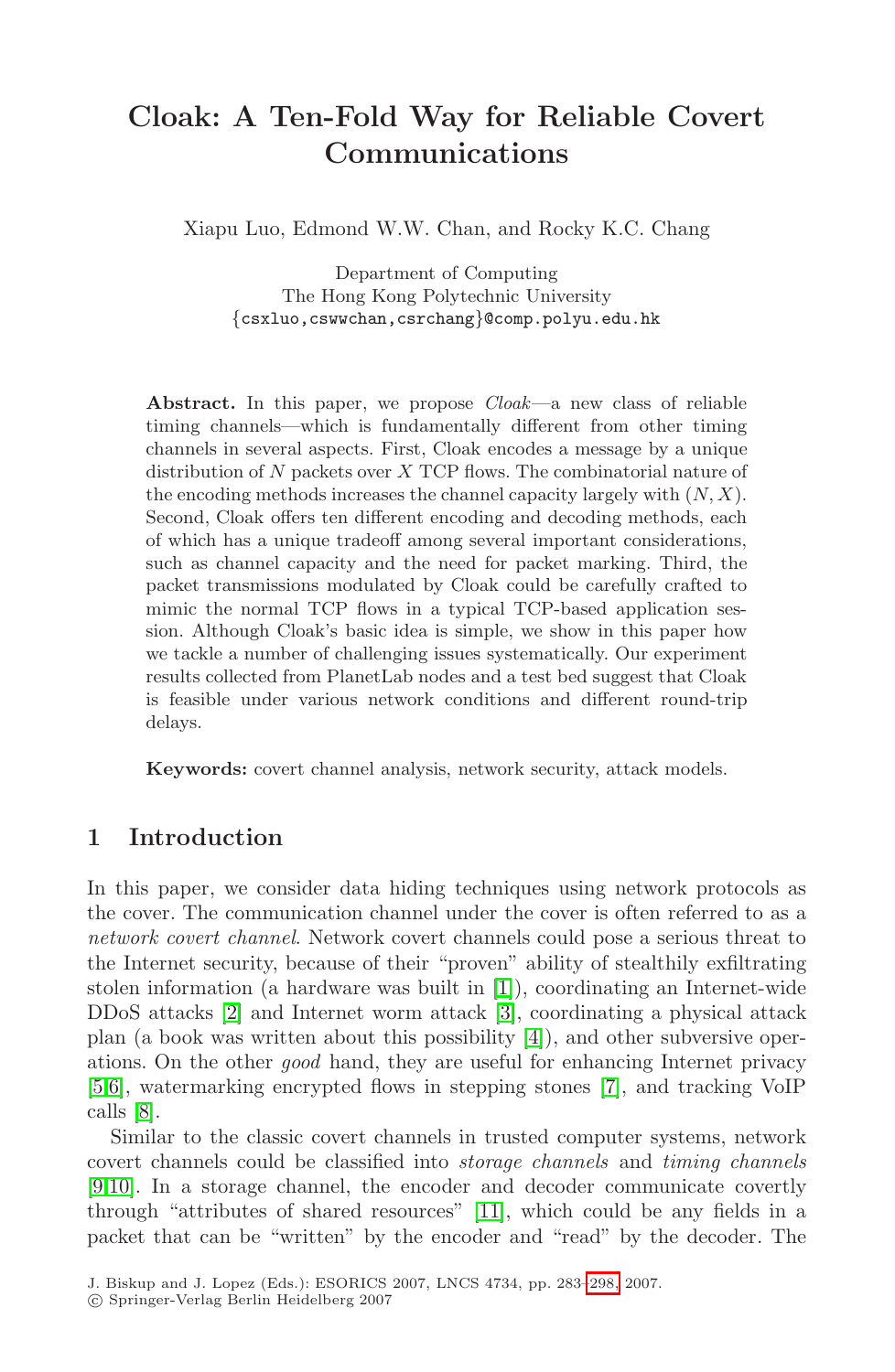covert messages are encoded directly into these fields. Most existing network covert [cha](#page-15-3)nnels fall into this c[ate](#page-15-4)gory. In a timing chan[nel,](#page-15-5) the encoder and decoder communicate "through a temporal or ordering relationship of accesses to a shared resource" [11] which could be the timing of packet arrivals that can be modulated by the encoder and observed by the decoder. For example, an IP packet arrival within a time interval represents bit 1 and the absence of it represents bit 0 in an IP timing channel [12].

Existing network covert channels, however, suffer from low data rates in the presence of dynamic network conditions and active network intermediaries (ANI) (e.g., protocol scrubbers [13], traffic normalizer [14], and active wardens [15]). For example, the message encoding based on inter-packet delay is very sensitive to delay jitter, and packet losses affect the integrity of both timing and storage channels. On the other hand, storage channels do not suffer from these problems. Instead, their encoded messages could be altered by an ANI which modifies the replaceable header fields in the packets that pass through them.

In this paper, we propose *Cloak*—a new class of timing channels which is designed to be reliable under adverse network conditions. That is, Cloak's decoding accuracy is 100% even in the presence of packet losses, delay jitters, packet reordering, and packet duplications. The key elements responsible for this reliability property are using TCP data traffic as a cover (i.e., exploiting TCP's reliable transmission mechanism) and employing a fixed number of TCP packets  $(N)$  for encoding/decoding a message to avoid the inherent synchronization errors plaguing many network timing channels.

Another important deviation from other timing channels is that Cloak encodes a message with a unique distribution of  $N$  packets over  $X$  TCP flows, where  $N, X > 1$ . Due to the combinatorial nature of the encoding method, Cloak's channel capacity increases quickly with  $(N, X)$ . Besides, Cloak offers ten different encoding and decoding methods. [Ea](#page-2-0)ch method tradeoffs among several conflicting design goals. Although Cloa[k u](#page-2-1)ses multiple flows for the message encoding, the packet distribution over the flows can be carefully crafted to match with the normal TCP behavior in an a[pp](#page-5-0)lication session. To our best knowledge, Cloak is the first network covert channel that exploits Enumerative Combinatorics [16] to convey hidden messages. Moreover, this original idea is generally enough for designing new covert channels and applying to other steganography problems.

The road map for the rest of this paper is as follows. Section 2 briefly discusses the previously proposed network timing channels. Section 3 presents the basic idea of message encoding in Cloak which is based on the well-known Twelvefold Way in the field of Enumerative Combinatorics. Section 4 details how we have resolved a number of difficult design issues for deploying Cloak in the Internet. Section 5 reports the test-bed and PlanetLab measurement results to evaluate Cloak's data rate under various network conditions and parameter settings. Section 6 summarizes this paper with a few venues of enhancing this work.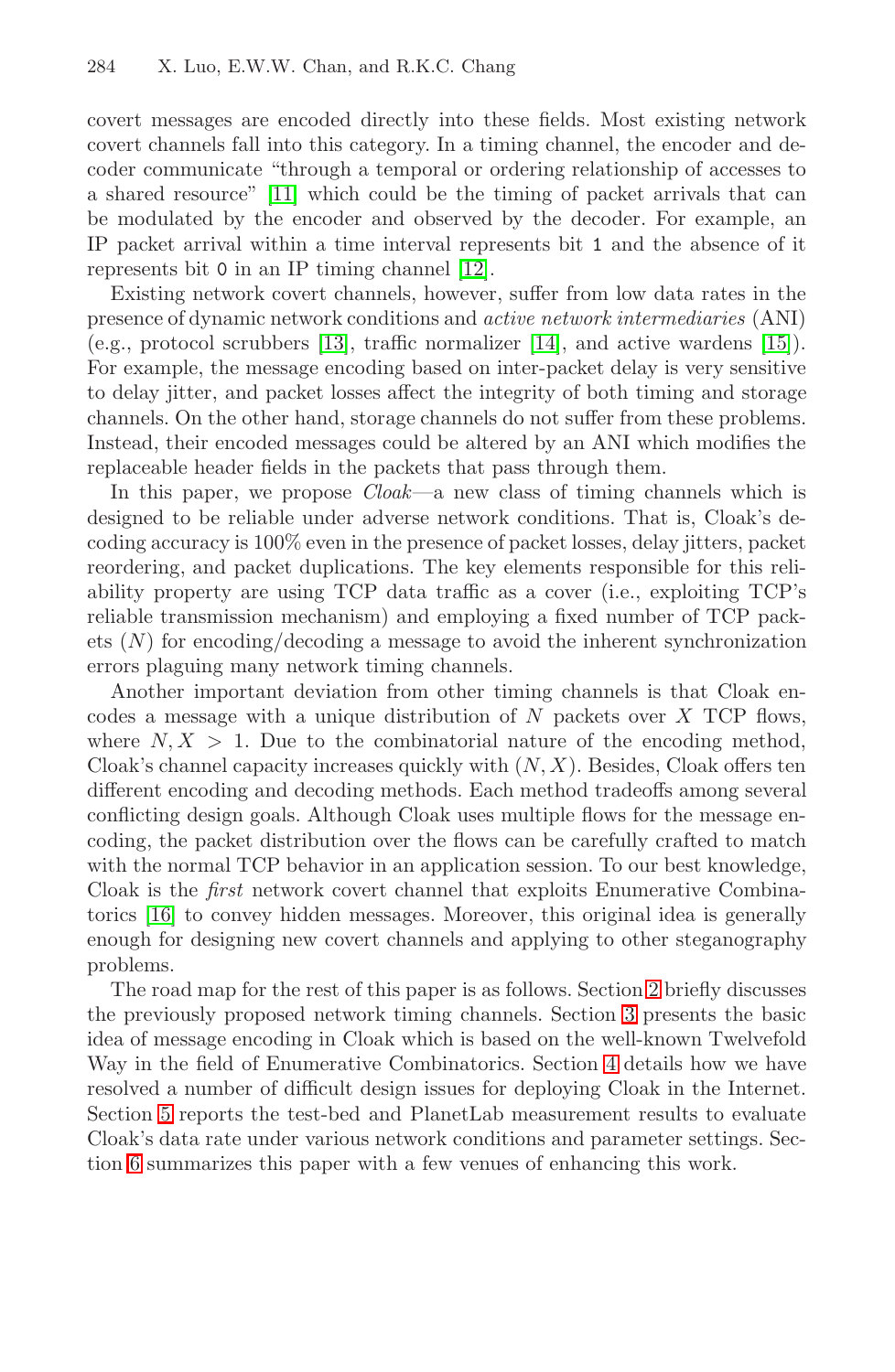# <span id="page-2-0"></span>**2 Related Work**

Despite that information theorists have analyzed the capacity of covert timing channels for a long time, only recently h[ave](#page-15-2) several practical timing channels emerged. On the network layer and above, there are so far two practical approaches to manipulating the packet timing: ord[ere](#page-14-1)d channels and inter-packet delay channels. In the class of ordered channels, Kundur and Ahsan [17] propose to re-sort the original order of a flow of IPSec packets and use the out-oforderliness to imbed messages. Chakinala et al. [18] further extend the approach to TCP packets and formalize various models for these ordered channels.

<span id="page-2-1"></span>The class of inter-packet delay channels, on the other hand, embeds messages in the delay period between selected packets. Cabuk et al. [12] propose an IP timing channel, where an IP packet arrival during a timing interval is decoded as 1 and the absence of it is decoded as 0. Shah et al. recently [1] propose JitterBug, another timing channel to encode binary bits. Unlike the IP timing channel, JitterBug encodes binary bits into the packet inter-arrival times, and it does not need to inject new packets. Moreover, they have presented a convincing threat of leaking keyboard typed secrets, such as passwords, through the timing channel and have built a hardware to demonstrate its feasibility. Berk et al. [19] have considered using inter-packet delay of ICMP packets to encode one or multiple bits. For example, bit 1 is encoded by a longer inter-packet delay, whereas bit  $0$  is encoded by a smaller inter-packet delay.

# **3 The Basic Idea**

#### **3.1 Encoding Ba[sed](#page-5-1) on Packet-Flow Distributions**

The covert messages in Cloak are encoded by a class of combinatorial objects each covert message is encoded with a unique distribution of N TCP packets over  $X$  TCP flows. The encoder and decoder agree on the values of  $N$  and  $X$ beforehand. Furthermore, the encoder will transmit the next message only after receiving the ACKs for the message just sent. On the other side of the channel, the decoder starts decoding as soon as collecting N TCP packets from the encoder. Moreover, the encoder and decoder do not have to explicitly exchange the "codebook"; as will show in section 4.1, the encoding and decoding can be performed using unranking and ranking functions.

It is worthwhile to point out here that Cloak is reliable in the same sense of reliability in TCP even when the messages experience adverse network conditions. First of all, Cloak's decoding accuracy is not affected by delay jitters, because the encoding is not based on the actual time. Second, since the encoder sends a covert message one at a time, it can detect whether the decoder has successfully received the last message based on the ACKs for the N TCP packets. Upon detecting an unsuccessful reception, the encoder could "partially" resend the message. The decoder, on the other hand, will decode only after receiving  $N$ in-sequenced TCP packets from the encoder. Therefore, if Cloak is implemented using the normal TCP stack, no additional reliability mechanism is needed to guarantee Cloak's reliability.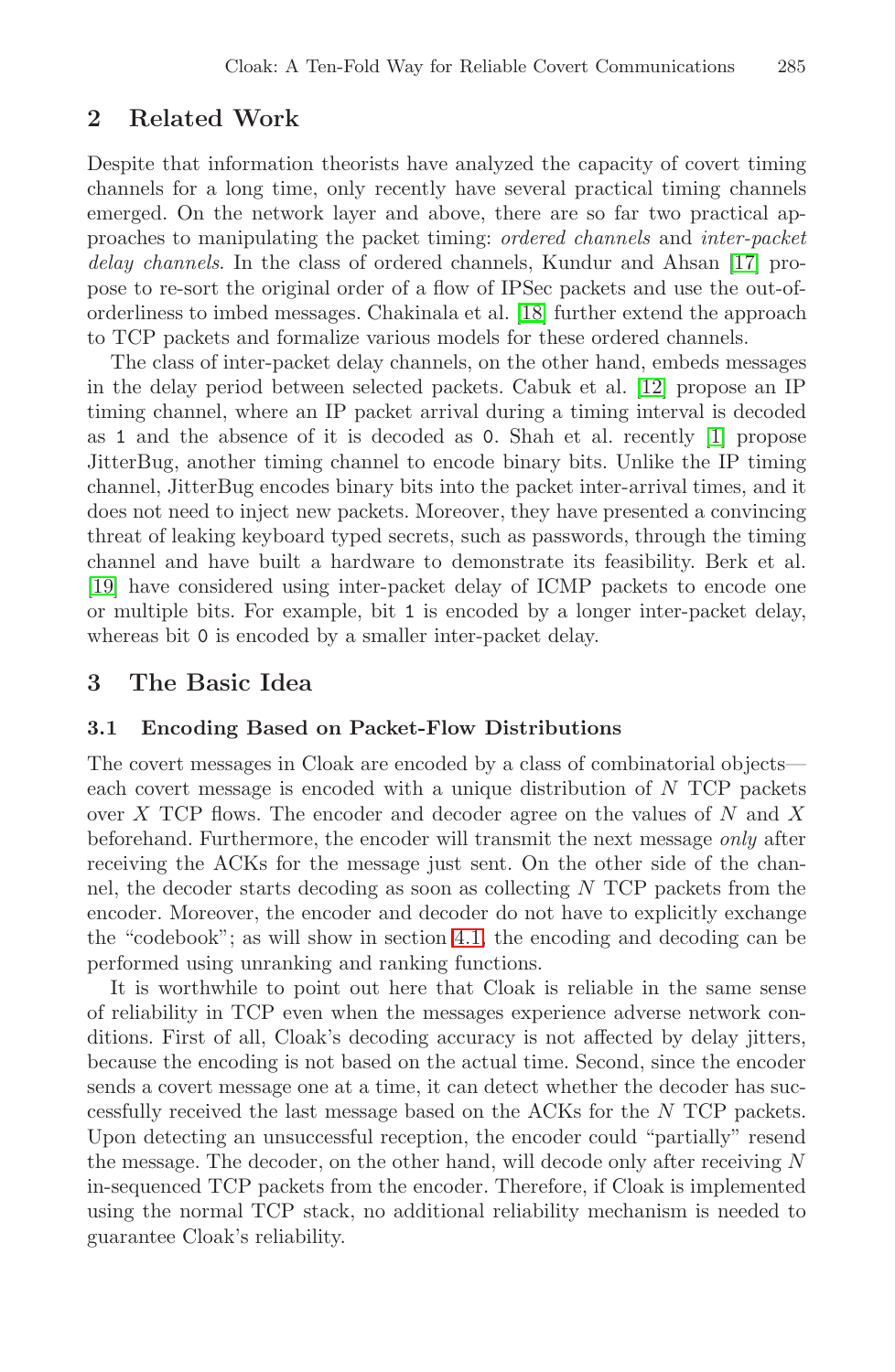<span id="page-3-1"></span><span id="page-3-0"></span>

(a) The five TCP flows connect to the same Web server.

(b) Th[e five](#page-3-0) TCP flows connect to different Web servers.

**Fig. 1.** Two covert communication scenarios between Cloak encoder and decoder

In Figure 1, we depict two different scenarios for the Cloak encoder and decoder to communicate. In both cases, we assume a warden on the encoder's network who guards against any network covert channels initiated from inside. The warden co[uld be](#page-3-1) active or passive. In the first scenario (Figure 1(a)), the encoder establishes a "normal" HTTP session with a remote server which consists of five TCP flows. The encoder encodes the messages into the TCP flows; the decoder eavesdrops at any point of the path and decodes the messages. Moreover, the warden could not detect Cloak simply based on the presence of multiple TCP flows to the same server, because it is not uncommon to have multiple TCP flows in an HTTP session. Moreover, multi-thread upload or download (i.e., sending commands) also has similar traffic patterns.

In the second scenario (Figure  $1(b)$ ), the encoder establishes normal HTTP sessions with multiple servers which are dispersed at different locations. Therefore, the decoder should be located on the common routing path for all the servers. Although this approach restricts the decoder location, it can diffuse the relationship a[mo](#page-15-7)ng the TCP flows. A simple approach for relaxing this restriction is to use distributed information collection, for example, through a botnet. Each bot will observe partial information and then sends it to the commander.

#### **3.2 The Twelvefold Way**

Besides the encoding algorithm just described, Cloak could admit other encoding methods. In fact, Cloak offers ten different encoding methods which are based on the well-known Twelvefold Way [16] in the field of Enumerative Combinatorics. The Twelvefold Way refers to twelve basic counting problems that count all the possible ways of putting N balls into X urns, and their results. Let the set of balls be N ( $|\mathbb{N}| = N$ ) and the set of urns be X ( $|\mathbb{X}| = X$ ). Each problem can be based on whether the balls and urns are distinguishable or not (e.g., by their colors), and three possible kinds of ball distributions over the urns: (1) no restriction, (2) at most one ball per urn, and (3) at least one ball per urn. These three cases can be equivalently represented by an arbitrary function  $f_A : \mathbb{N} \to \mathbb{X}$ , an injective function  $f_I : \mathbb{N} \to \mathbb{X}$ , and a surjective function  $f_S : \mathbb{N} \to \mathbb{X}$ , respectively.

The correspondence between balls and urns, and packets and flows is obvious. Table 1 summarizes the Twelvefold Way using flows (urns) and packets (balls)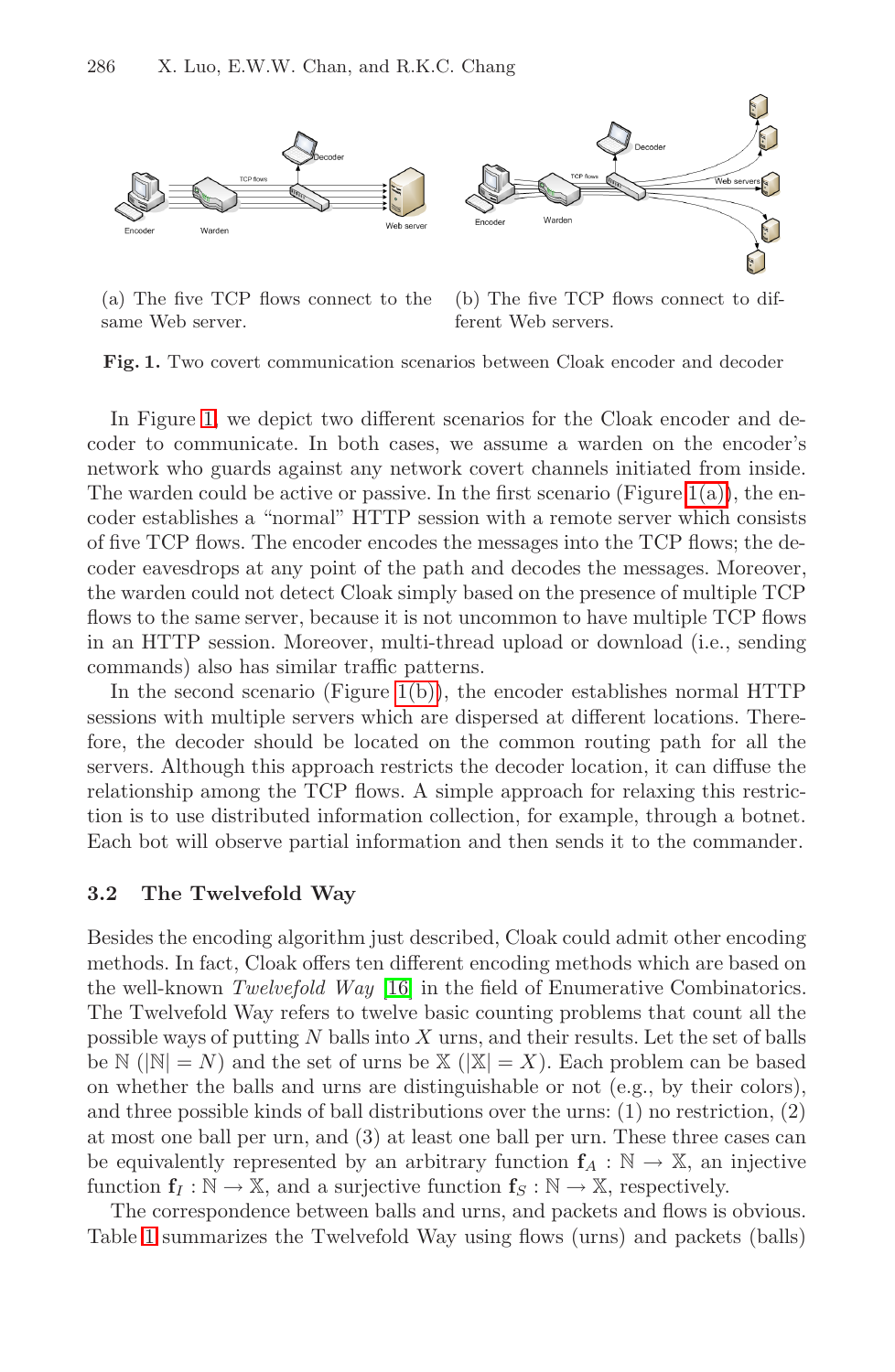<span id="page-4-0"></span>[16]. Each of the twelve results answers the corresponding counting problem (i.e., the total number of unique packet-flow distributions). Cases (11) and (12) obviously cannot be used in Cloak, therefore the ten encoding methods. In the rest of this paper, we refer the ten cases to as  $\text{Clock}^c(N,X), c \in [1,10]$ . Due to the space limitation, we refer to [20] for the proofs of the results in Table 1.

**Table 1.** The Twelvefold Way and their relation to the ten (items 1-10) encoding methods in Cloak

| Elements of $N$                   | Elements of $X$                                                                   |                       | $f_I$ (at most                                                                     | $fS$ (at least      |
|-----------------------------------|-----------------------------------------------------------------------------------|-----------------------|------------------------------------------------------------------------------------|---------------------|
| (TCP packets)                     | (TCP flows)                                                                       | (no restriction)      | packet in a flow) $ 1 $                                                            | packet in a flow)   |
| Distinguishable                   | Distinguishable                                                                   | $X^N(1)$              | $N!C_X^N(2)$                                                                       | $X!S(N,X)$ (3)      |
| Indistinguishable Distinguishable |                                                                                   | $C_{N+X-1}^{X-1}$ (4) | $C_X^N(5)$                                                                         | $C_{N-1}^{X-1}$ (6) |
|                                   | Distinguishable Indistinguishable $\sum_{i=1}^{X} S(N, i)$ (7)                    |                       | $\begin{aligned} 1\text{ if } N \leq X\\ 0\text{ if } N > X \end{aligned}$<br>(11) | $S(N, X)$ (8)       |
|                                   | Indistinguishable Indistinguishable $\left\  \sum_{i=1}^{X} P(N, i) (9) \right\ $ |                       | $\begin{cases} 1 \text{ if } N \leq X \\ 0 \text{ if } N > X \end{cases}$<br>(12)  | $P(N, X)$ (10)      |
| where                             |                                                                                   |                       |                                                                                    |                     |

where

 $-C_X^N = \frac{X!}{N!(X-N)!}$  and  $S(N, X) = \frac{1}{X!} \sum_{j=1}^X (-1)^{X-j} C_X^j j^N$ .

 $-P(N, X)$  is the number of partitions of N into X parts.

According to Table 1, some encoding methods require distinguishable packets and/or distinguishable flows. The correspondence between the ball and urn distinguishability, and the flow and packet distinguishability is somewhat tricky. First of all, all TCP flows and packets are of course distinguishable. However, the original counting problems assume that the colors of the urns and balls do not change, but this is not the case for Cloak. For instance, the "marking information" in the flows and packets could be altered by an ANI. Therefore, the TCP flows (or packets) are considered distinguishable only if both encoder and decoder are a[ble](#page-15-8) to identify the same flow (or packet).

#### **3.3 The Ten-Fold Way in Cloak**

In this section, we discuss the differences among the ten encoding methods and explain why we need all of them. The first important difference among them is their channel capacity. By modeling a Cloak channel as a classical information channel, we can obtain the capacity of a  $\text{Clock}^c(N,X)$  channel in bits/symbol based on the mutual information [21]. Since Cloak is reliable and there is only one set of covert messages, the channel capacity can be increased only by increasing the size of the covert message set. By denoting the Twelvefold Way result for Cloak<sup>c</sup>(N, X) by  $T^{c}(N,X)$ , a higher value of  $T^{c}(N,X)$  therefore gives a higher channel capacity. Furthermore, each unique packet-flow distribution can encode an L-bit word, where  $1 \le L \le |\log_2 T^c(N,X)|$ .

In the following, we explain the relationships between the channel capacity and the flow and packet distinguishability. First, making the flows distinguishable increases the channel capacity (e.g.,  $T^1(N,X) > T^7(N,X)$ ). Similarly, making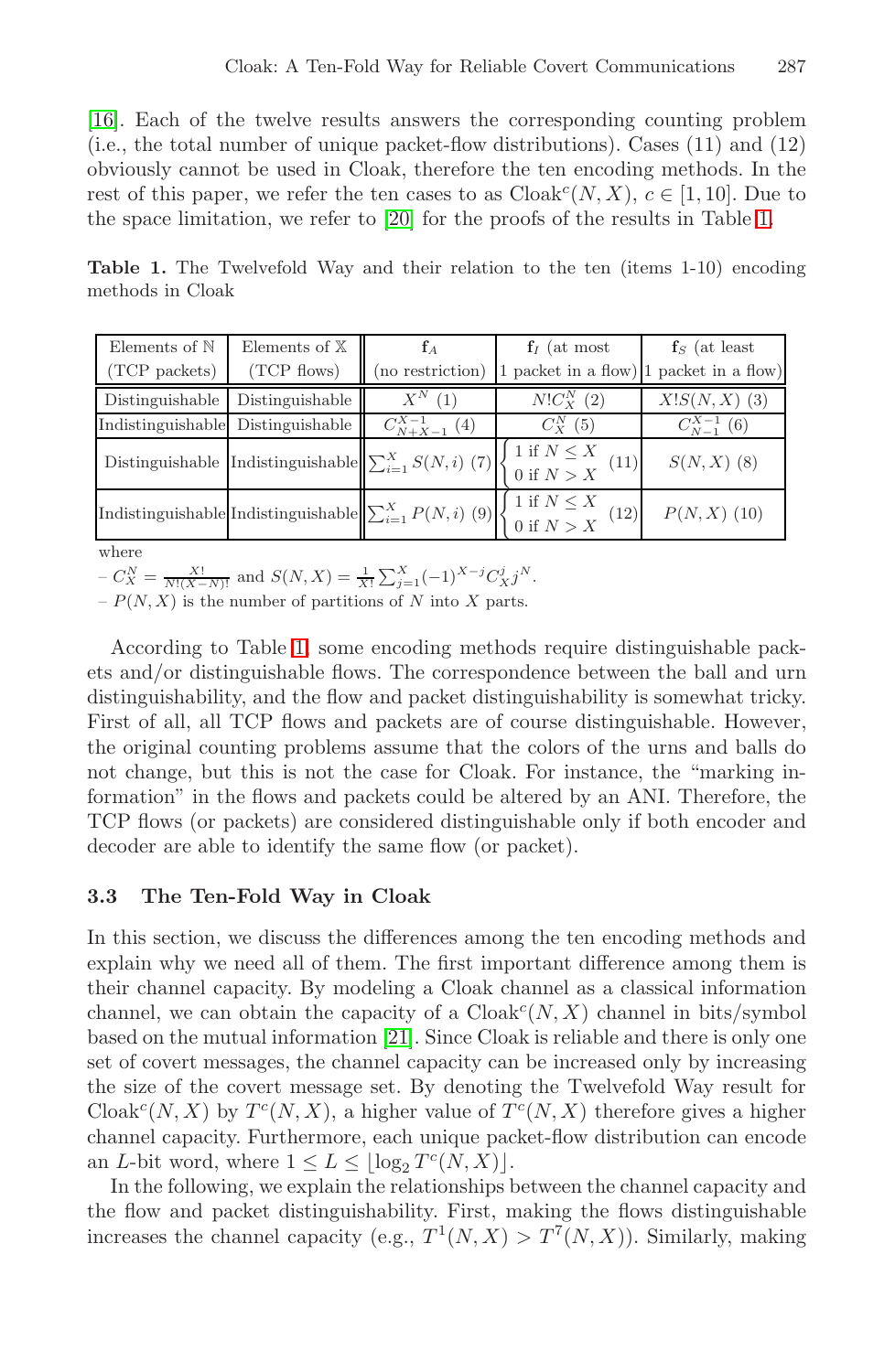the packets distinguishable also increases the channel capacity (e.g.,  $T^1(N,X)$ )  $T^4(N,X)$ ). Finally, for each row in Table 1, the channel capacity for  $f_A$  is the largest, e.g.,  $T^1(N,X) > T^3(N,X)$ , and  $T^7(N,X) > T^8(N,X)$ . Based on the channel capacity, we define *data rate* in bits/second as  $\frac{C}{T_s}$ , where  $T_s$  is the time for transmitting a message. The minimal time for transmitting a message in Cloak (i.e., the  $N$  packets in  $X$  flows) is one round-trip time (RTT) between the encoder and decoder. To achieve a reasonable channel capacity, we therefore consider  $X > 1$  and  $N > 1$  in the rest of this paper.

Besides the channel capacity, the ten encoding methods differ also in three other important a[spec](#page-15-9)ts. The first one concerns the channels that require distinguishable packets (i.e.,  $c = 1, 3, 7, 8$ ). For these channels, the encoder usually adds "markers" to the TCP packets in order to make them distinguishable. The additional markers, however, could be "modified" when the packets traverse an active warden, which could result in decoding errors. In other words, there is a tradeoff between achieving a higher channel capacity by making the packets distinguishable and the decoding accuracy. Similar problems occur also to the channels with flow distinguishability. We have discussed how to make packet or flow distinguishable in the full paper [20].

<span id="page-5-0"></span>The second one is connected to a head-of-line blocking (HoLB) problem. To explain the issue, consider  $c = 1, 2$ . the difference between them is that the second method caps the number of packets distributed to a flow to one. Therefore, in terms of the packet distribution, the flows for  $c = 2$  differ at most by one packet, but that for  $c = 1$  is N (i.e., all the packets are distributed to a single flow). The latter case may require several RTTs to complete the transmission of a message; thus, this HoLB problem, as we shall see later, could reduce the actual data rate significantly. The last issue is that some flows for the methods under  $f_A$  and  $f_I$ may become idle for a prolonged period of time, which may cause the remote servers to close the connection. However, those methods under **f<sup>S</sup>** mitigate this problem by insisting each flow to carry at least one packet for each message.

# <span id="page-5-1"></span>**4 Design Issues**

In this section, we discuss a number of design elements that are central to a practical deployment of Cloak in the Internet and to Cloak's performance.

### **4.1 Message Encoding and Decoding**

As mentioned in the last section, the encoder and decoder do not need to exchange a codebook explicitly. Instead, they use two special functions for encoding and decoding: Rank() and Unrank(). Each  $\text{Clock}^c(N,X)$  channel has its own function pair. The function Rank() takes in a flow-packet distribution and returns its rank that is the index of the flow-packet distribution in the decreasing lexicographically ordered array of all possible distributions, staring from 0. Unrank() does the opposite—taking in a rank and returning the corresponding flow-packet distribution.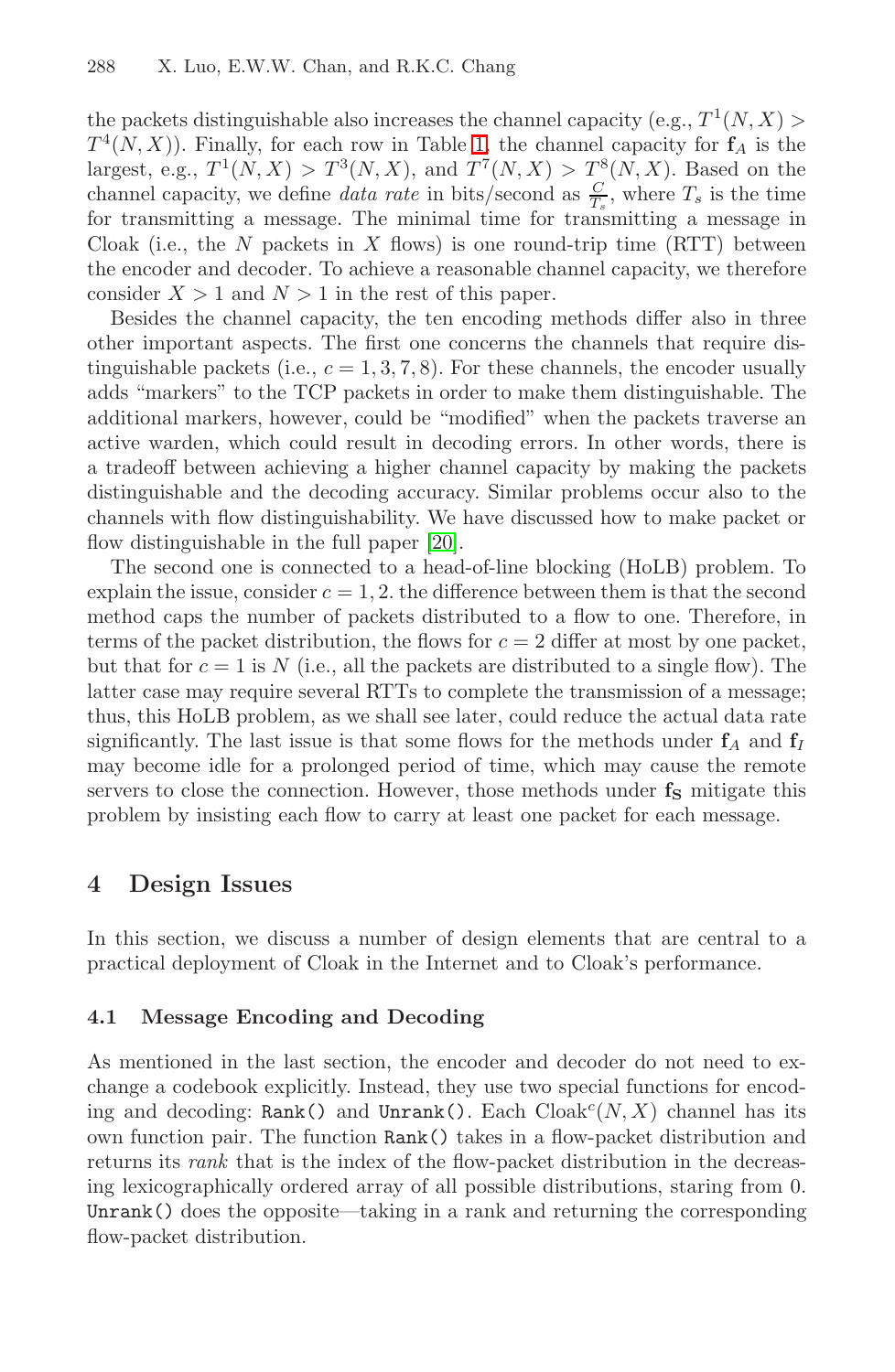

**Fig. 2.** The encoding and decoding processes in Cloak

Figure 2 depicts the encoding and decoding processes in Cloak. The encoder and decoder are assumed to have agreed on  $(c, N, X)$  beforehand. They could also dynamically change  $(c, N, X)$  by exploiting the random beacons widely available in the Internet. The messages are encoded based on L-bit words, where  $1 \leq$  $L \n\t\leq |\log_2 T^c(N,X)|$ . There are three major steps involved in sending a covert message. Each L-bit word is first converted to the nonnegative decimal value (through the Bin2Dec() function) that serves as the rank for the corresponding packet-flow distribution. Then, Unrank() is invoked to compute the distribution. Finally, the encoder marshals the packet-flow code into the actual TCP flows and data packets. After sending the  $N$  packets over the  $X$  flows, the encoder has to receive the ACKs for the N packets before sending the next N packets. In the case of packet losses, Cloak may rely on TCP to recover them.

<span id="page-6-0"></span>The three-step process above is exactly reversed for receiving a covert message. In the first step, the decoder unmarshalls the packet-flow distribution from the flows and packets received from the encoder. That is, the decoder collects exactly  $N$  TCP packets from the  $X$  flows before moving to the next step. Moreover, since the number of flows can be distinguished based on the order of the TCP threeway handshaking performed, the decoder can count the number of data packets in each flow. Similar as before, any TCP packet loss, duplication, or reordering can be taken care of by TCP. As soon as  $N$  packets are collected, the decoder feeds the distribution into Rank() which yields the corresponding rank. As a last step, the rank is converted back to the L-bit word (through the function Dec2Bin()). We refer the detailed ranking and unranking algorithms to the full paper [20].

#### **4.2 A Head-of-Line Blocking Problem**

In this section, we discuss a head-of-line blocking (HoLB) problem that we have encountered when conducting Internet experiments. The HoLB problem degrades the data rates of all encoding methods, except for  $c = 2, 5$ . To explain the problem, we consider an extreme scenario where most of the N packets are distributed to a single flow, while other flows receive at most one packet. Therefore, the total transmission time for the message is governed by the time required to transmit the packets in the most busy flow which prevents the encoder from transmitting the next message. Furthermore, since the TCP congestion window usually starts with one or two packets, it will take the busy flow's sender several RTTs to complete the transmissions, thus leading to a low data rate. The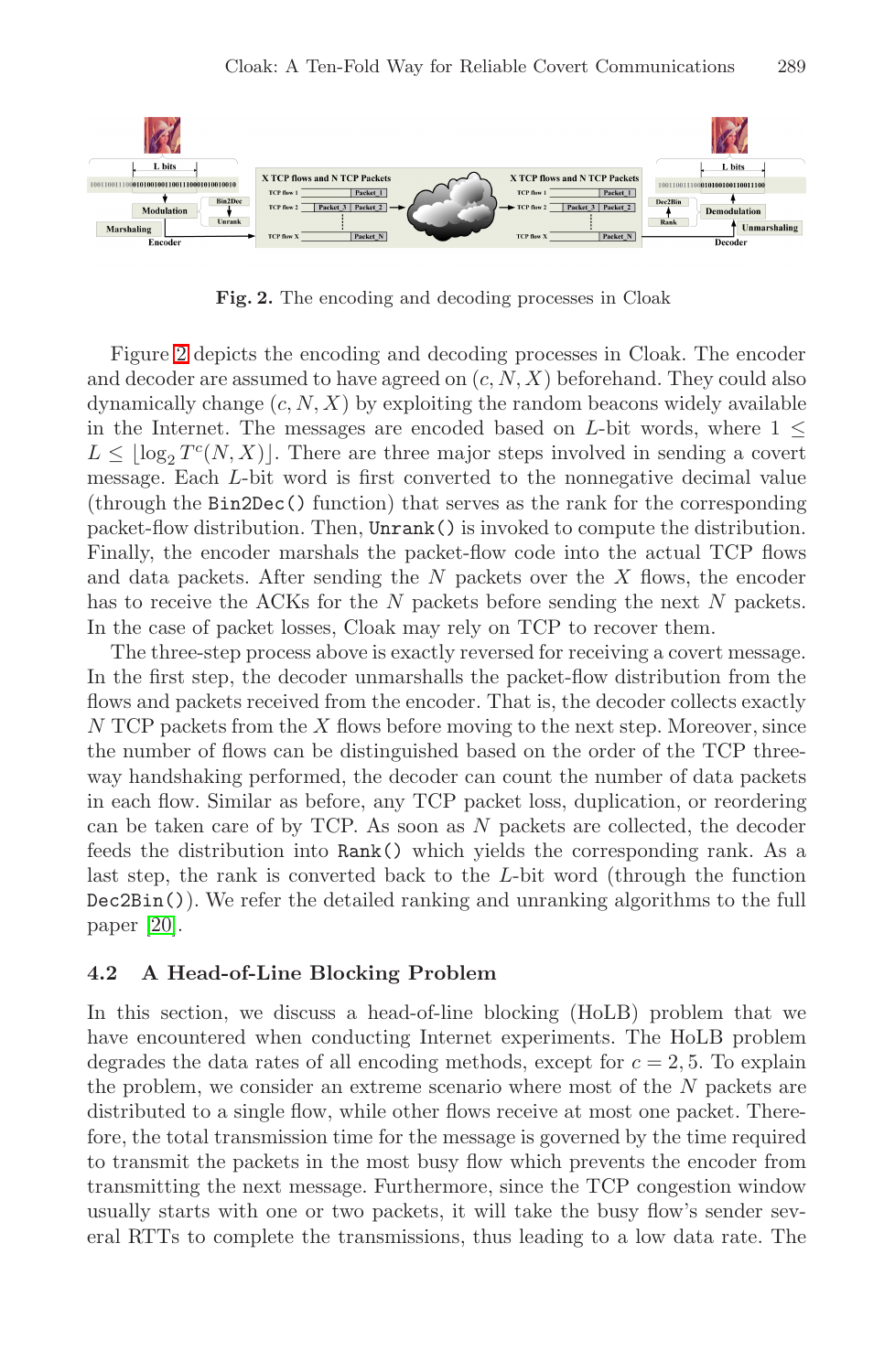problem may become worse if there are packet losses in the most busy flow that will retransmit those packets according to the timeout mechanism or the fast retransmission/fast recovery mechanism. This issue will also occur to the flows that are connected to different servers which experience a wide range of RTTs.

A simple way of mitigating the HoLB problem is to aggressively transmit every N packets. The basic idea is that the encoder will dispatch all packets belonging to kth message after receiving ACK packets that acknowledge the data packets for the  $(k - 1)$ th message or a timer with period  $T_E$  expires. If the encoder does not receive all the expected ACK packets before  $T_E$ , it will retransmit unacknowledged packets and reset the timer.  $T_E$  is usually set to the estimated RTT that is computed through the exponential weighted moving average (EWMA) of RTT samples, an approach similar to the one used in normal TCP. However, the downside is that the resulting traffic pattern will be different from normal TCP behavior. This has prompted us to design a new codeword scheme to be discussed next.

**A** *D***-limited codeword scheme.** The D-limited codeword scheme essentially caps the maximum number of packets assigned to a flow to  $D$ ; that is, it enforces  $\max\{n_i\} \leq D$ , where  $D \geq 1$  is a constant. The choice of D should be chosen such that it is less than the encoder's TCP send window size in terms of packets. In this way, all the packets can be sent out in one RTT; otherwise, multiple RTTs would be needed for transmitting a message.

<span id="page-7-1"></span><span id="page-7-0"></span>We use  $c = 10$  (indistinguishable packets and flows) to illustrate how this codeword scheme works. We first define the following two quantities:

- 1. Let  $\Upsilon(N)$  be the total number of ways to distribute N packets into TCP flows such that each flow is given at most D packets.
- 2. Let  $\Gamma(N, D)$  be the total number of ways to distribute N packets into D flows such that each flow is assigned at least one packet. Note that  $\Gamma(N,D)$  =  $P(N, D)$  $P(N, D)$  $P(N, D)$  if both packets and flows are indistinguishable (i.e.,  $c = 10$ ).

**Theorem [1.](#page-7-1)** If both pack[ets](#page-7-0) and flows are indistinguishable,  $\Upsilon(N) = \sum_{i=1}^{D}$  $i=1$  $P(N,i)$ .

**Corollary 1.** To generate D-limited codewords from  $P(N, D)$ , we need at most  $N+1-D$  flows to convey a message.

Theorem 1 computes how much information this D-limited codeword scheme could transmit. C[oro](#page-15-7)llary 1, on the other hand, shows that if the upper bound on the number of flows is X, then  $N \leq X + D - 1$ . Their proofs are given in [20]. We now use Proposition 1 and Corollary 1 directly to construct D-limited codewords for  $c = 10$ :

1. **Encoding.** To transmit a message (a binary string), the encoder first calculates its decimal value and then uses  $\text{Clock}^{10}$ 's unranking algorithm to get the corresponding packet-flow distribution, denoted by  $\zeta$ . After that, the encoder computes  $\zeta$ 's conjugate [16], denoted by  $\zeta'$ , and transmits packets according to  $\zeta'$ .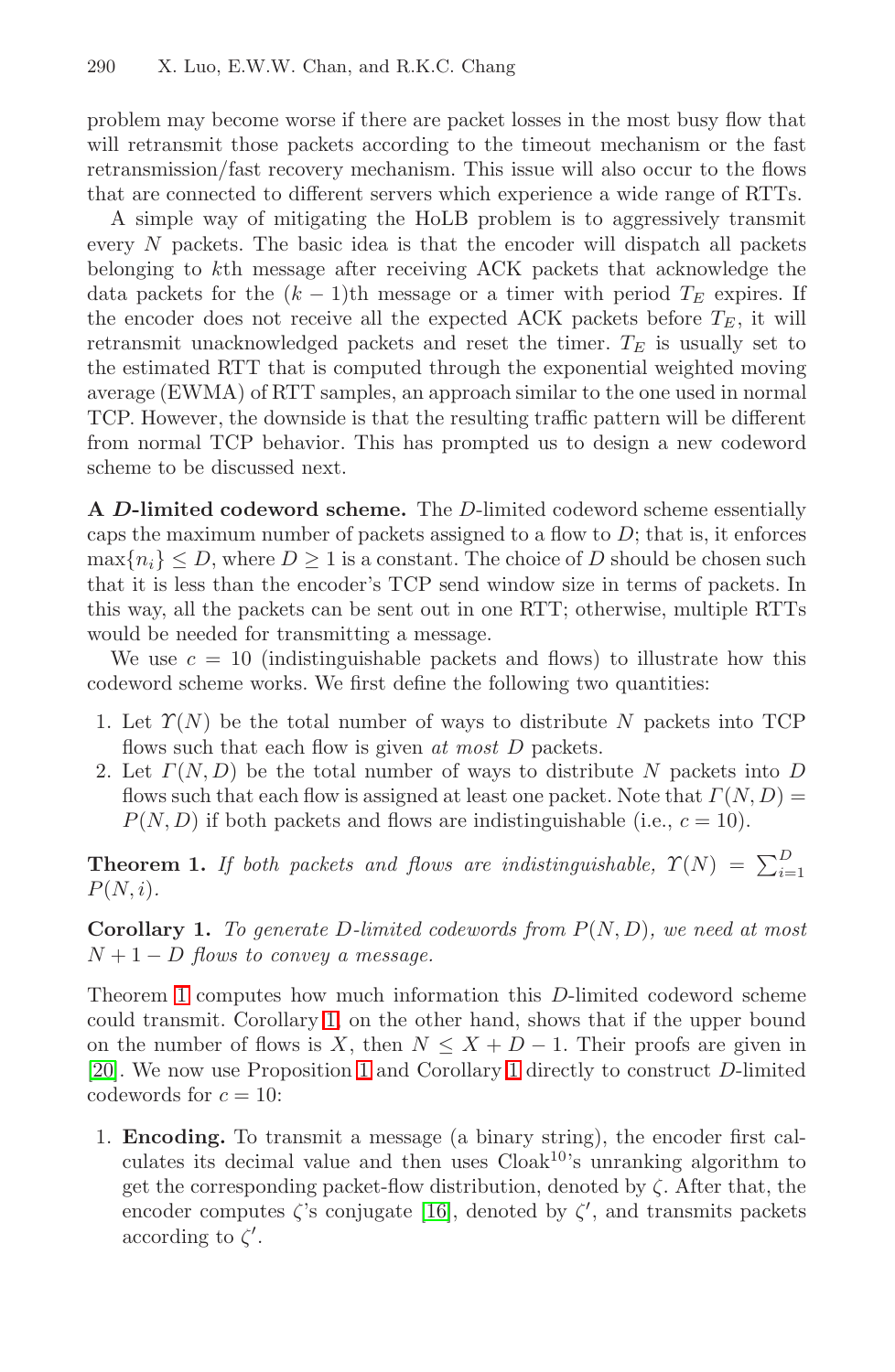2. **Decoding.** Upon receiving a packet-flow distribution  $\zeta'$ , the decoder first computes its conjugate  $\zeta$  and then uses  $\text{Cloud}^{10}(N,X)$ 's ranking algorithm to decode the message.

To construct D-limited codewords for other encoding methods, we could adopt our general framework for designing new ranking and unranking algorithms [20]. That is, when the encoder receives  $\zeta'$  from Cloak<sup>9</sup> or Cloak<sup>10</sup>, it could expand  $\zeta'$  by considering distinguishable packets or flows. For example, if only flows are distinguishable, we could permute the locations of flows that have different  $n_i$ and then increase the capacity in a way similar to  $\lambda$ ! or  $C_X^N$ . If only packets are distinguishable, we could consider how to partition them into different flows and therefore to increase the capacity in a way similar to  $S(N, X)$ !. If both flows and packets are distinguishable, we could permute the locations of packets that belong to different flows. The only requirement is not to change the value of  $n_i$ .

# **5 Experimental Results**

In this section we discuss how Cloak's data rate is affected by the RTT, router ho[p d](#page-15-9)istance, geographical locations, and various adverse network conditions. Besides, we evaluate the effect of the HoLB problem on Cloak, and its performance with the D-limited codeword scheme. We also compare Cloak's performance with other timing channels: IP timing channel (IPTime) [12] and JitterBug [1], wherever we find appropriate. We have conducted experiments in the real Internet environment using the PlanetLab platform, and our test-bed which permits controlled experiments configured with various network conditions. Here we present experiment results obtained from the Planetlab platform and leave the results from the test bed to [20].

We measure the data rate of the timing channels in terms of their goodput defined as:

$$
G = (1 - p_e) \frac{M \times L}{T_d},\tag{1}
$$

where  $T_d$  is the total time required for delivering M L-bit covert messages, and  $p_e$  is the channel's bit error rate (BER). The BER is computed based on the Levenshtein distance which is given by the number of insertions, deletions, and substitutions needed to convert a source message into a decoded message. Since Cloak is reliable, its  $p_e$  is 0.

#### **5.1 Implementation**

We have implemented Cloak's encoder and decoder as a TCP client and a TCP listener, respectively, including the ten Rank() and Unrank() functions. We have implemented Bin2Dec(), Dec2Bin(), Rank(), and Unrank() as offline functions. That is, the encoder pre-computes all the packet-flow combinations, and the decoder starts decoding only after capturing all N packets from X flows.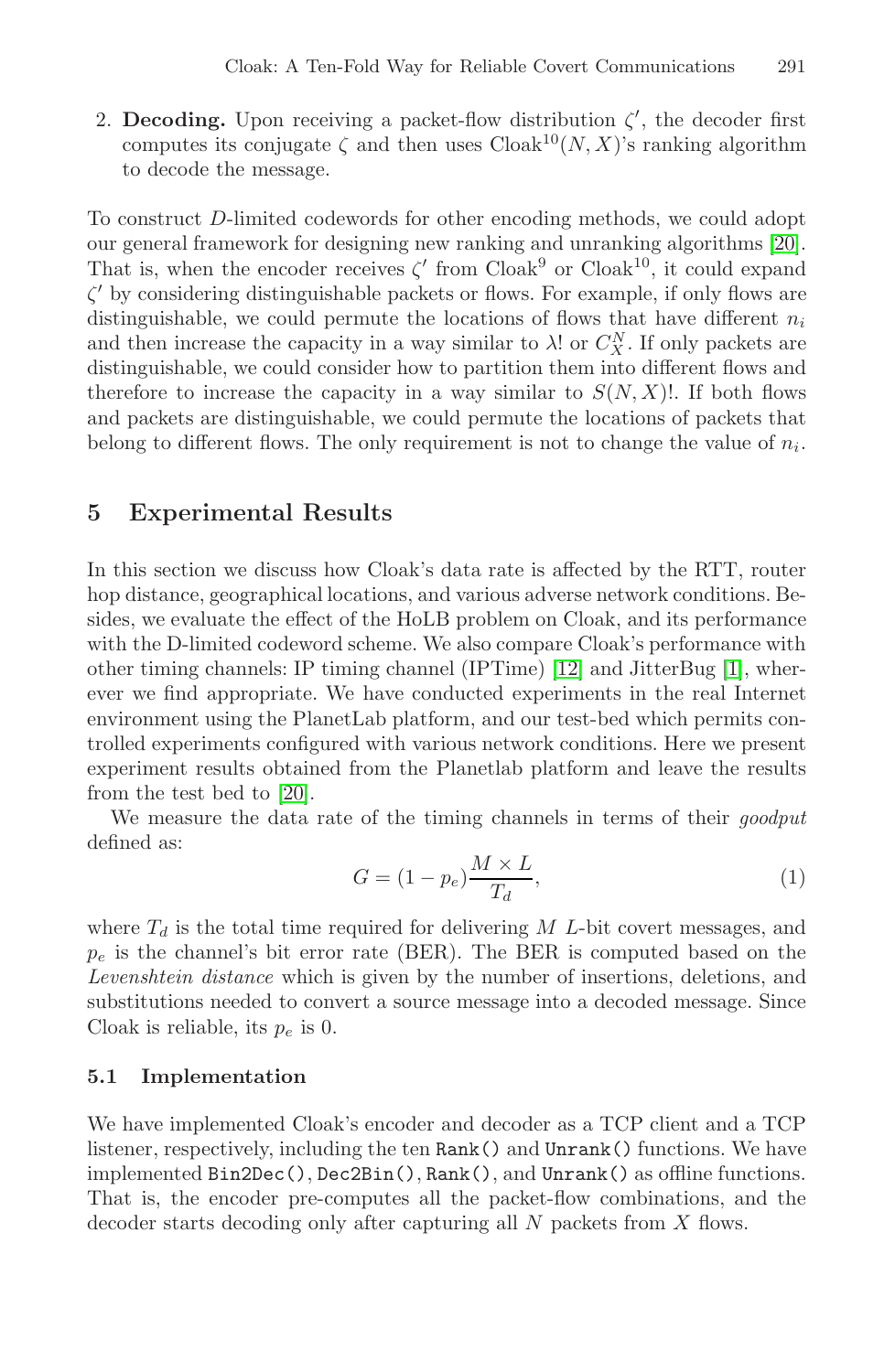**Cloak.** For the Cloak's encoder, we have implemented two types of transmission functions based on the TCP socket (Cloak(STREAM)) and the raw socket (Cloak(RAW)). In Cloak(STREAM), the system's TCP stack guarantees the transmission reliability, and its traffic pattern resembles normal TCP flows'. However, it may take several RTTs to complete a single codeword transmission, thus limiting its data rate. Cloak(RAW), on the other hand, applies the aggressive transmission mechanism discussed in section 4.2 to improve its data rate. We have also implemented a separate capturing thread in the encoder to monitor the ACK arrivals, in order to determine if the other side has received all the N packets. We have implemented the Cloak's decoder with libpcap v0.9.5 library to sniff TCP packets. Moreover, we use a snaplen of 96 bytes to reduce the overhead during the packet capturing operation. We did not observe any packet drops throughout the experiments.

**IPTime and JitterBug.** We have implemented both IPTime's and Jitter-Bug's encoding and decoding schemes as plug-in modules in the Cloak encoder and decoder, respectively. We employ UDP socket (i.e., SOCK DGRAM), because the packet transmission in these two timing channels do not require reliability. During the encoding process, the plug-ins invoke the modulation function in the Cloak encoder to let the codeword bypass Bin2Dec() and Unrank(), and to marshal the binary stream directly into a flow of modulated UDP packets. Moreover, the encoder generates the modulated sequences complying with the specifications of IPTime and JitterBug. Both the IPTime's encoder and JitterBug's encoder use a fixed timing interval (or timing window) of  $w$ . The JitterBug's encoder, in addition, has a default tolerance parameter of  $\varepsilon = w/4$ . The corresponding plug-ins in the decoder perform the reverse procedures for decoding. Moreover, we did not implement any framin[g a](#page-10-0)nd error correction mechanism for Cloak, IPTime, and JitterBug.

#### **5.2 The Setup of PlanetLab Experiment Platforms**

We locate the encoders in nine geographically diverse PlanetLab nodes, and the decoders and a Web server in a campus network. The encoders send packets to the Web server, and the decoder eavesdrops the packets and decodes them. We have obtained a total of 17,545 RTT samples between the decoder and each PlanetLab node during the experiment period. Table 2 shows the nine Planet-Lab nodes with the router hop counts from the encoder to them and the RTT statistics with a 95% confidence interval. Note that the average RTTs range between 0.0652 seconds and 0.3418 seconds. Moreover, the RTT measurements for JP, KR, and CA have higher variations than the others.

#### **5.3 PlanetLab Experiments**

**Experiment design.** To observe the page limitation, we report experiment results only for  $\text{Cloud}^1(N,X)$ . To study the effect of N, we fix X to 20 to give a large enough number of flows, and  $N = \{5, 9, 10, 11, 15, 20, 30, 40, 50\}$  which covers a reasonable range of channel capacity. Similarly, to study the effect of X, we fix N to 20 and consider  $X = \{4, 6, 8, 10, 12, 14\}.$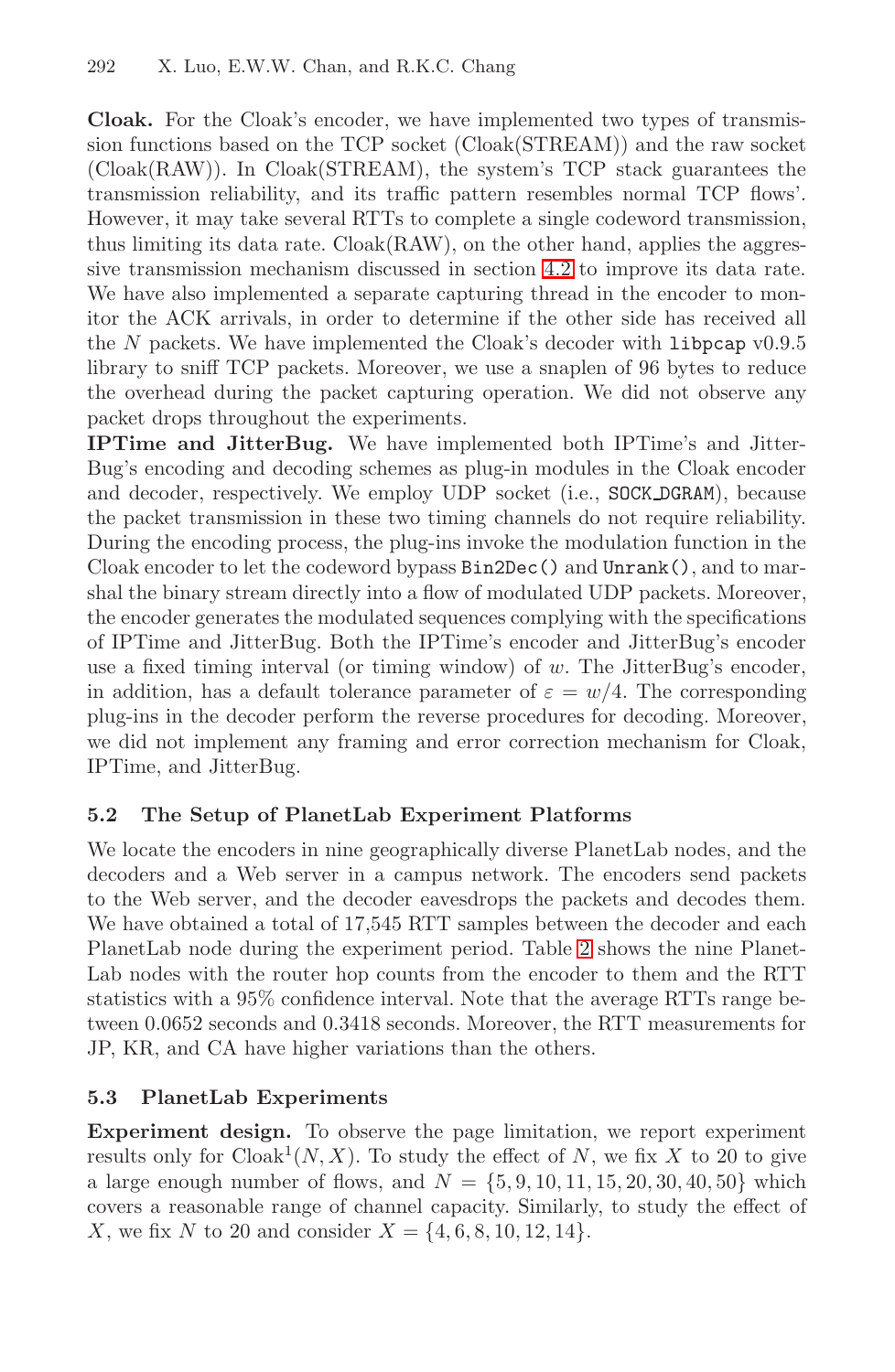<span id="page-10-0"></span>**Table 2.** Measured path characteristics between each PlanetLab site and the decoder machine

| Locations               |    | <b>RTT</b> |       |                                                          |
|-------------------------|----|------------|-------|----------------------------------------------------------|
|                         |    |            |       | $\vert$ Hops $\vert$ Means Std. Dev. 95% Conf. Intervals |
| Shenyang, China (CN)    | 13 | .0652      | .0060 | .0651/.0653                                              |
| Tokyo, Japan (JP)       | 16 | .0992      | .0244 | .0988/.0996                                              |
| California, U.S. (CA)   | 14 | .1767      | .0230 | .1763/.1770                                              |
| Kansas, U.S. (KS)       | 16 | .2176      | .0056 | .2175/.2177                                              |
| Rhode Island, U.S. (RI) | 13 | .2267      | .0074 | .2266/.2268                                              |
| Gwangju, Korea (KR)     | 18 | .2343      | .0356 | .2338/.2348                                              |
| Ghent, Belgium (BE)     | 16 | .3075      | .0048 | .3074/.3075                                              |
| London, UK (UK)         | 19 | .3124      | .0061 | .3123/.3124                                              |
| Lisbon, Portugal (PT)   | 17 | .3418      | .0171 | .3415/.3420                                              |

To study the adverse effects of the HoLB problem, we have generated two sets of codewords (datasets 1 and 2) for each N in Cloak<sup>1</sup>(N, 20). Each dataset consists of 100 L-bit ( $M = 100$  and  $L = \lfloor \log_2 X^N \rfloor$ ) codewords. Moreover, we assign each packet in dataset 2 to the 20 flows wi[th](#page-11-1) [eq](#page-11-1)ual probability; however, we intentionally assign more packets in dataset 1 to flow 1. We measure the *degree* of HoLB of [a cod](#page-11-2)[eword](#page-11-3) [by](#page-11-4)  $H = \max_{0 \leq i \leq X} n_i$  $H = \max_{0 \leq i \leq X} n_i$  $H = \max_{0 \leq i \leq X} n_i$ . Figure 3(a) plots the values of  $\overline{H}$ , the mean values of  $H$  for different values of  $N$ . As shown, the rate of increase in  $\overline{H}$  for dataset 1 is about 10 times higher than that for dataset 2 when N is beyond 10. Moreover, we have generated other sets of codewords (datasets 3 and 4) for each X in  $\text{Cloud}^1(20, X)$  $\text{Cloud}^1(20, X)$  $\text{Cloud}^1(20, X)$ . The codewords for datasets 3 and 4 are generated [the sa](#page-11-3)me ways as [for da](#page-11-5)tasets 1 and 2, respectively. Figure  $4(a)$  shows that the values of  $\overline{H}$  for the two datasets diverge as X increases.

**Experiment results.** Figures  $3(b)$  $3(b)$ ,  $3(c)$ ,  $4(b)$ , and  $4(c)$  plot the average goodputs for the nine PlanetLab nodes with the four datasets of codewords. We compute the average goodput for each  $(N,X)$  tuple by performing 30 measurements. For each  $N$  or  $X$ , the nine nodes in the figures are sorted in the ascending order of their measured mean RTTs given in Table 2. We first report the results for datasets 2 and 4 (Figure 3(c) and Figure 4(c)) for which the packets are assigned uniformly to the 20 flows. Among all the nodes, CN achieves a maximum channel goodput of around  $450$  bit/s in Figure 3(c). Both figures also show that the average goodput  $\overline{G}$  for the two smallest RTTs (nodes CN and JP) are the highest. However, the goodputs do not necessarily decrease with the RTTs. That is, although the goodputs are inversely proportion[al to t](#page-11-2)he RTTs, there are other factors, such as packet losses, that could disturb the goodputs. Moreover, the increase seems to be more drastic for the case of increasing  $X$ . For example, the JP node's goodput is increased by more than four times as  $X$  increases from 4 to 12. On the other hand, the rates of increases for other nodes with longer RTTs are smaller. That is, a large RTT will reduce the gain obtained from the increase in the channel capacity.

Next, we evaluate the effects of the biased packet distributions on the average goodput. We first compare the results for datasets 1 and 2 (Figure  $3(b)$ )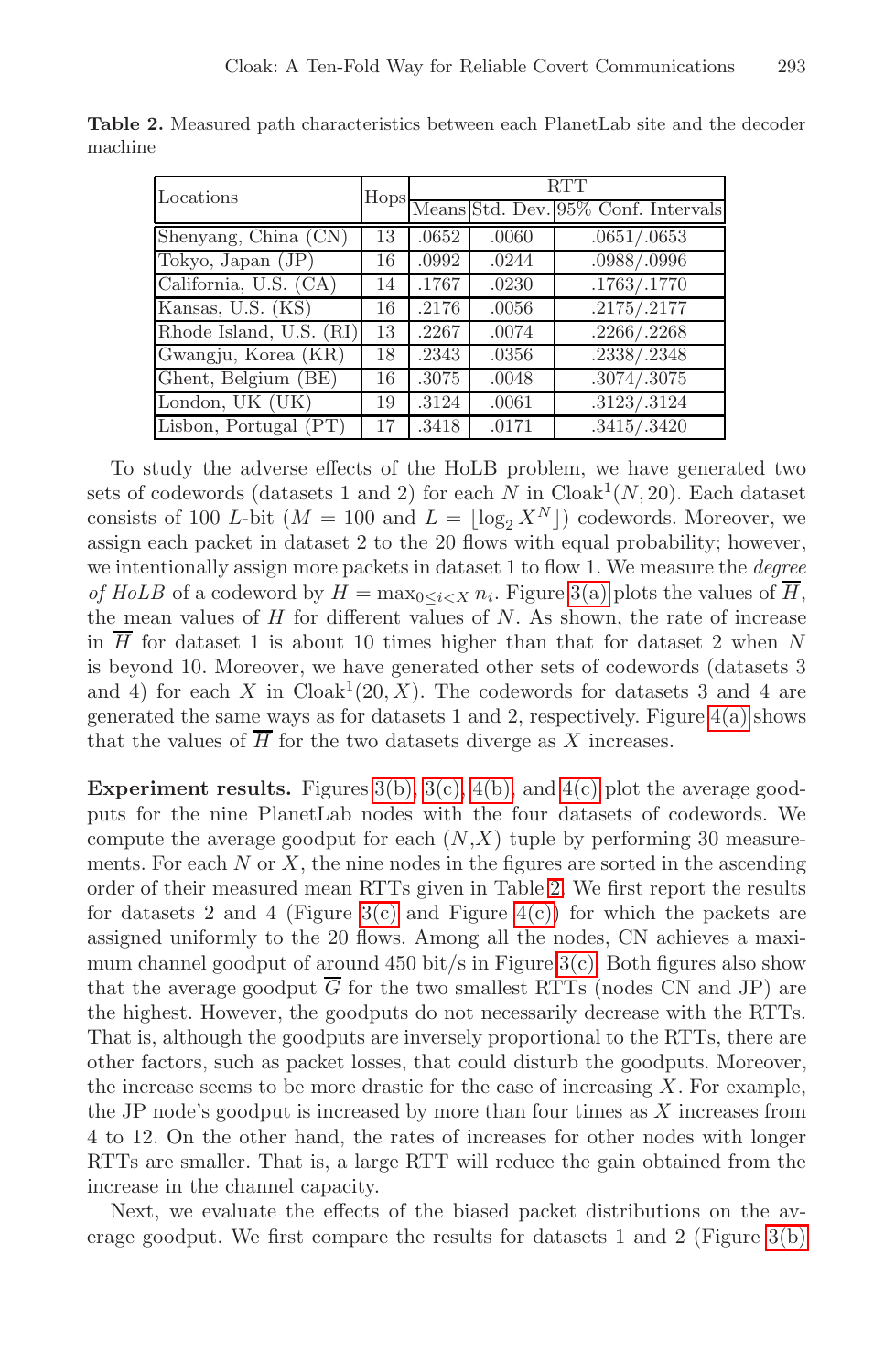<span id="page-11-2"></span><span id="page-11-0"></span>

<span id="page-11-3"></span>

**CN**

**<sup>5</sup> <sup>9</sup> <sup>10</sup> <sup>11</sup> <sup>15</sup> <sup>20</sup> <sup>30</sup> <sup>40</sup> <sup>50</sup> <sup>0</sup> 50 100 150 200 250 300 350 400 450 N G (bit/s) CN JP CA KS RI KR BE UK PT**

<span id="page-11-1"></span>(a) The values of  $\overline{H}$  for datasets 1 and 2 as a function of N.

<span id="page-11-5"></span>(b) The average goodput for the PlanetLab nodes with dataset 1.

(c) The average goodput for the PlanetLab nodes with dataset 2.

<span id="page-11-4"></span>**Fig. 3.** The results for the PlanetLab nodes: the average goodput verses N for  $\text{Cloud}^1(N, 20)$  with datasets 1 and 2



datasets 3 and 4 as a func[tion o](#page-11-3)f X.

for the PlanetLab nodes with dataset 3.

for the PlanetLab nodes [with d](#page-11-2)ataset 4.

**Fig. 4.** The results for the PlanetLab nodes[:](#page-11-0) [the](#page-11-0) average goodput verses X for  $\text{Cloud}^1(20, X)$  with da[tasets](#page-11-4) 3 and 4

and Figure  $3(c)$ ). The compa[rison](#page-11-4) reveals t[hat](#page-11-4) [t](#page-11-4)hey show opposite trends as N increases: the goodput decreases with N in Figure 3(b). It is important to point out that the scales of the two figures are actually different. Therefore, the goodputs in Figure  $3(c)$  are all greater than the respective cases in Figure  $3(b)$ , except for  $N = 5$ . Since  $\overline{H}$  increases with N as shown in Figure 3(a), it will take flow 1 a longer time to complete its packet transmission as N increases. For the comparison of datasets 3 and 4 (Figure 4(b) and Figure  $4(c)$ ), the goodputs in Figure  $4(c)$  are all greater than the respective cases in Figure  $4(b)$ . However, unlike the previous cases, the goodputs in Figure  $4(b)$  slightly improve as X increases, but the goodputs stop growing as  $X$  reaches 10. An increase in  $X$  in fact alleviates the HoLB problem, because flow 1 will become less busy; as a result, it is not surprising to see some improvement in the goodputs as  $X$  increases.

**Evaluation of the D-limited codewords.** To measure the performance of the D-limited codewords, we have selected five (JP, CA, KS, KR, and BE) out of the nine PlanetLab nodes to measure the average goodput of Cloak. Similar to the last section, we have generated a set of 100 L-bit binary codewords for each  $(N, X)$  tuple for  $\text{Cloud}^1(N, X)$ , where  $X = 6$  and  $N = \{12, 16, 20\}$ . We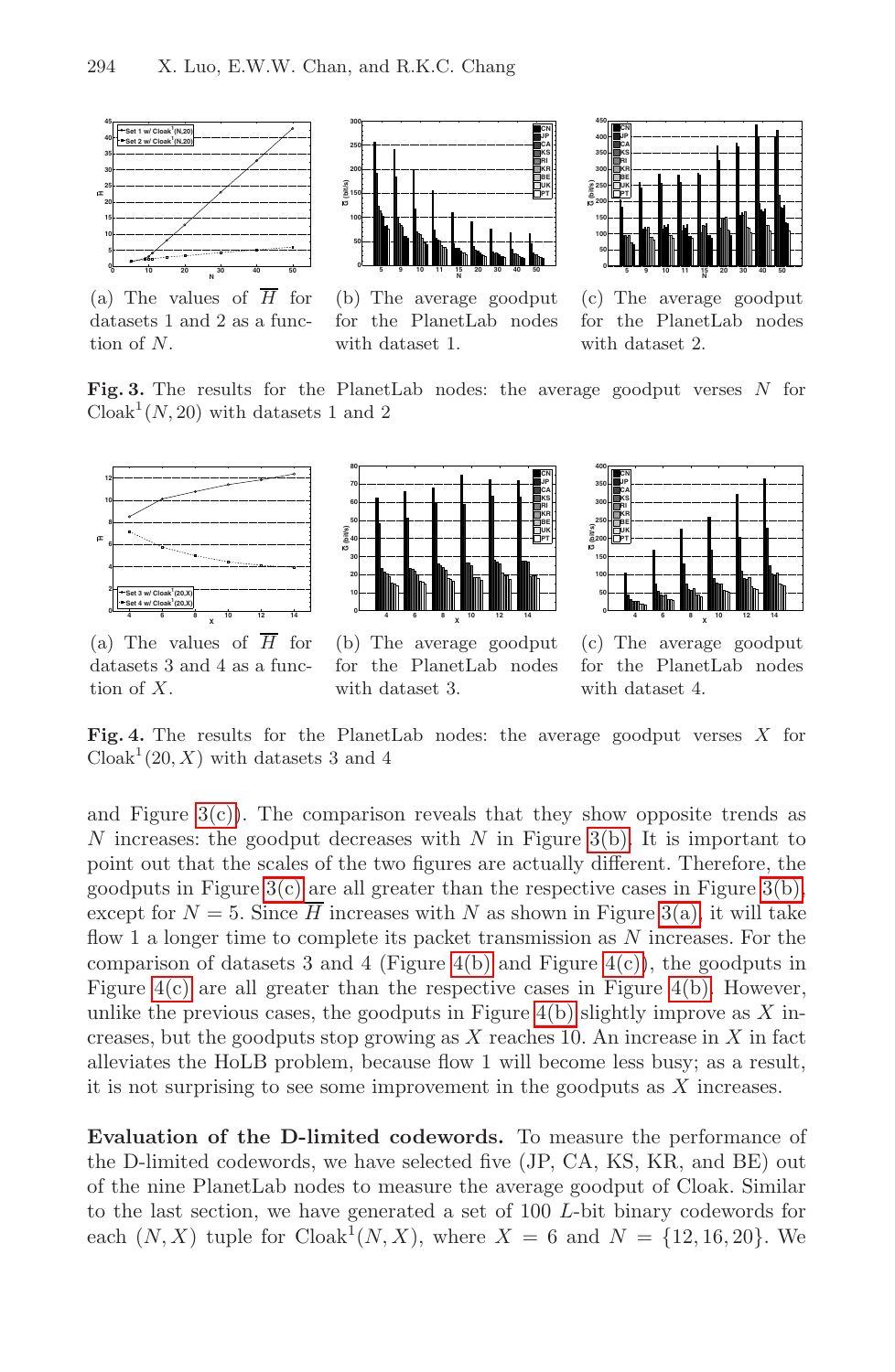<span id="page-12-1"></span><span id="page-12-0"></span>

**Fig. 5.** Comparing the average goodput for the normal codewords and the 6-limited codewords

use Cloak(STREAM) to encode them into [two](#page-12-0) distinct sets of codewords: one generated b[y the](#page-12-1) D-limited codewords scheme with  $D = 6$  and the other by the normal codewords. The average goodput is again based on 30 measurements.

Figur[e 5 c](#page-12-1)[omp](#page-12-0)ares the average goodputs of the two codewords for the five nodes. The figures show that the D-limited codeword always gives a higher goodput than the normal scheme for all nodes and for all three  $(N, X)$  tuples. Each figure also gives the average degrees of HoLB for the two codewords. The average degrees for the D-limited codewords are quite stable in all three cases, whereas the degree for the normal codewords is the highest in Figure  $5(c)$ , followed by Figure 5(b) and then by Figure 5(a). As a result, the percent of improvement of using the D-limited codewords also follows the same decreasing order for nodes JP, CA, and BE in Figures  $5(a)-5(c)$  $5(a)-5(c)$ . In particular, we have noticed a maximum gain of  $77\%$  from the JP node with  $\text{Clock}^1(20, 6)$ . On the other hand, the nodes KS and KR attain much less gains; for example, the gain is only 1.6% for the KR node with  $\text{Cloud}^1(12, 6)$ . By examining the traffic traces, we have found that the packet loss rates at these two nodes are much lower than the others. Therefore, the normal scheme has already achieved a very high goodput; the additional benefit of adopting the D-limited scheme becomes marginal. We have also evaluated the performance of the aggressive transmission scheme and found that it could significantly increase Cloak's goodput [20].

**Comparing Cloak, JitterBug, and IPTime.** We have also conducted experiments on JitterBug and IPTime in the five PlanetLab nodes. In this set of experiments, we have generated another 100 packet-flow codewords using the normal Cloak<sup>1</sup>(20, 4) encoder with  $\overline{H} = 5.86$ . Each node uses both Cloak(RAW)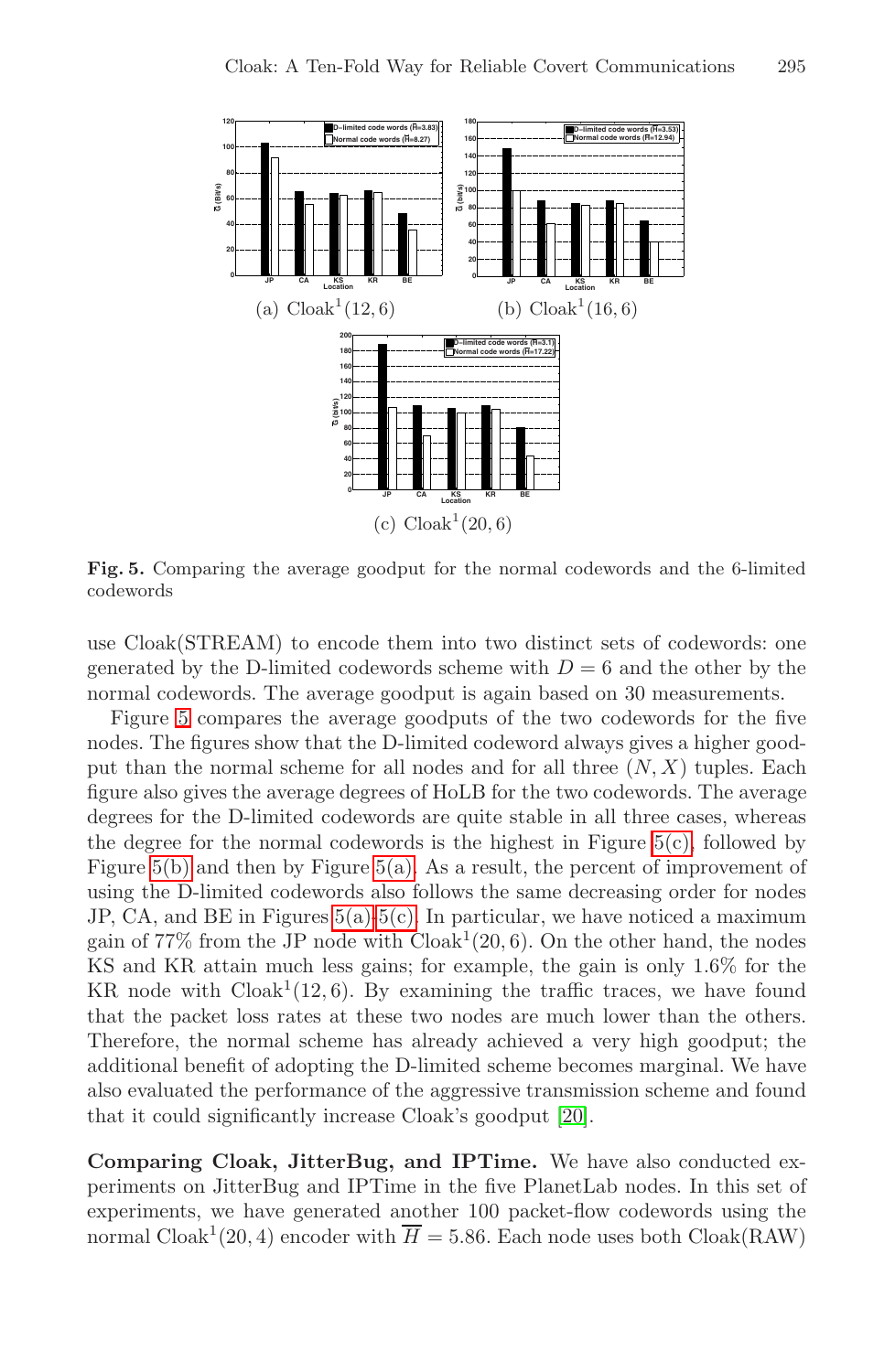|           | 95% confidence intervals of average goodput (average BER) |                                 |                       |  |  |  |  |  |
|-----------|-----------------------------------------------------------|---------------------------------|-----------------------|--|--|--|--|--|
|           | $\text{Clock}(\texttt{RAW})$                              | $\text{Clock}(\texttt{STREAM})$ | JitterBug(RTT)        |  |  |  |  |  |
| JP        | 203.86/216.28 (0)                                         | 55.17/58.57(0)                  | $13.01/13.04$ (.0155) |  |  |  |  |  |
| CA        | 85.66/88.49(0)                                            | 68.75/71.75(0)                  | $7.33/7.35$ $(.0265)$ |  |  |  |  |  |
| KS        | 90.77/91.00(0)                                            | 66.57/69.26(0)                  | $6.13/6.14$ (.0018)   |  |  |  |  |  |
| <b>KR</b> | 106.52/107.90(0)                                          | 68.68/71.51(0)                  | $5.67/5.68$ (.0012)   |  |  |  |  |  |
| BE        | 63.88/64.20(0)                                            | 44.69/45.61(0)                  | $4.36/4.36$ (.0011)   |  |  |  |  |  |
|           | JitterBug(1.5RTT)                                         | IPTime(RTT)                     | IPTime(1.5RTT)        |  |  |  |  |  |
| JP        | $8.77/8.78$ (.0164)                                       | $9.48/9.50$ (.0363)             | $6.49/6.51$ (.0209)   |  |  |  |  |  |
| СA        | $4.76/4.81$ (.0521)                                       | $5.43/5.47$ (.0282)             | $3.68/3.69$ (.0158)   |  |  |  |  |  |
| KS        | $4.10/4.10$ (.0010)                                       | $4.50/4.51$ (.0112)             | $3.02/3.02$ (.0088)   |  |  |  |  |  |
| <b>KR</b> | $3.81/3.81$ (.0010)                                       | $4.17/4.18$ (.0126)             | $2.80/2.81$ (.0081)   |  |  |  |  |  |
| BE        | $2.91/2.91$ (.0007)                                       | $3.21/3.21$ (.0076)             | $2.14/2.15$ (.0066)   |  |  |  |  |  |

<span id="page-13-0"></span>**Table 3.** The average goodput and average BER for Cloak, IPTime, and JitterBug obtained from five PlanetLab nodes

and Cloak(STREAM) to transmit the codewords. We set Cloak(RAW)'s  $T_E$  to the measured mean RTTs. For the JitterBug and IPTime experiments, the encoder marshals each respective binary codeword directly into a flow of modulated UDP packets with  $w = \{RTT, 1.5RTT\}$ . Both the average goodput and average BER are computed based on 30 samples.

We summarize the experiment results in Table 3. In each cell, the two leftmost values correspond to the lower limit of and the upper limit of the 95% confidence intervals for the same average goodput, and the rightmost value inside the parentheses corresponds to the measured average BER. We first point out that it is difficult to conduct a fair comparison among the three channels, because, for example, Cloak uses multiple flows whereas the other two use only one. Therefore, the comparison is based on how their goodputs are affected by the RTTs. Recall that the five nodes are sorted in an ascending order of their mean RTTs. For both Cloak channels, we do not find any general relationship between their goodputs and the RTTs, except that the lowest goodputs for both cases are given by the highest RTT (i.e., BE). On the other hand, the goodputs for JitterBug and IPTime show downward trends as the RTT increases. The magnitude of the goodput degradation is rather significant, which is between three to four times when comparing the goodputs for JP and BE. Their average BERs also show similar downward trends except for a couple points.

# **6 Conclusions and Future Work**

In this paper, we propose Cloak, a new class of timing channels. The major design choices responsible for Cloak's attractive properties are the use of TCP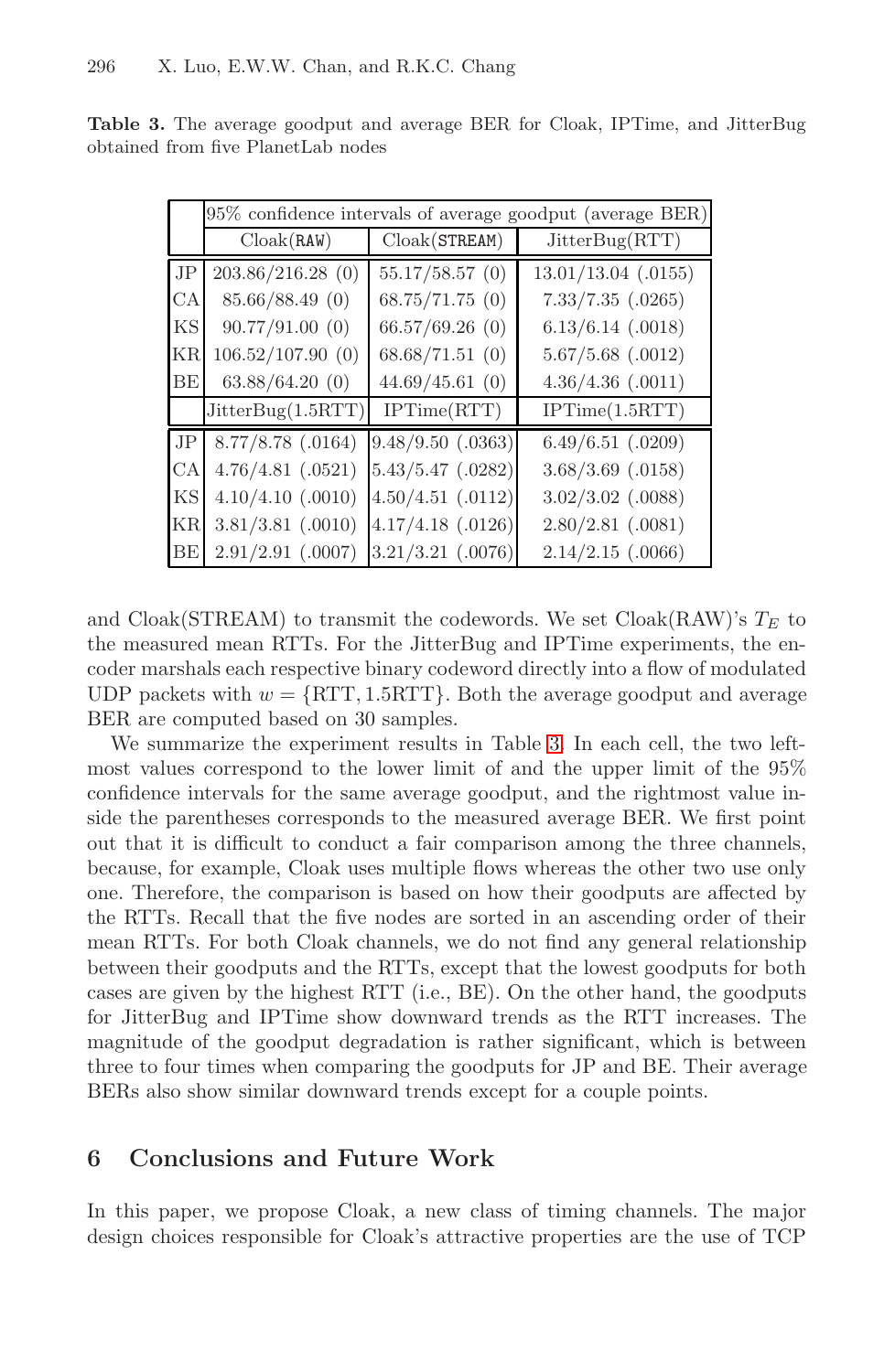as the cloaking medium, and the exploitation of [Enu](#page-15-9)merative Combinatorics to encode a message into multiple TCP flows and a fixed number of TCP packets. The former provides the needed reliability for free, whereas the latter facilitates the use of the Twelvefold Way to increase the channel data rate and avoid decoding problems inherent in other network timing channels. We have implemented the Cloak encoder and decoder, and evaluated its goodput under controlled environment and in the wild. Moreover, we have in fact designed and evaluated a two-step detection algorithm for Cloak which, due to the space limit, could not be accommodated in this paper. Interested readers may refer to [20] for the algorithm and evaluation.

In a broader sense, our contribution in this work is to provide a new framework for designing more effective network covert channels. The ten encoding methods represent some of the design points in this framework. Based on this perspective, we should not rule out that there are other design points that possess other attractive properties. Therefore, one of the future work directions is to explore novel covert channel design with an even higher data rate than Cloak, for example. The other direction is on the detection aspect. Although the detection problem seems notoriously difficult, an active detection method is a promising approach. Another approach is to design more intelligent intermediaries that could reduce the channel data rate significantly.

## **Acknowledgment**

<span id="page-14-1"></span>The work described in this paper was partially supported by a grant from the Research Grant Council of the Hong Kong Special Administrative Region, China (Project No. PolyU 5080/02E) and a grant from the Cisco University Research Program Fund at Community Foundation Silicon Valley. The authors would like to thank the reviewers for their useful comments.

# **References**

- 1. Shah, G., Molina, A., Blaze, M.: Keyboards and covert channels. In: Proc. USENIX Security (2006)
- 2. Singh, A., Nordstro, O., Lu, C., Santos, A.: Malicious ICMP tunneling: Defense against the vulnerability. In: Safavi-Naini, R., Seberry, J. (eds.) ACISP 2003. LNCS, vol. 2727, Springer, Heidelberg (2003)
- <span id="page-14-0"></span>3. Schechter, S., Smith, M.: Access for sale: A new class of worm. In: Proc. ACM Workshop on Rapid Malcode (WORM), ACM Press, New York (2003)
- 4. Rogers, R., Devost, M.: Hacking a Terror Network: The Silence Threat of Covert Channels. Syngress (2005)
- 5. Borders, K., Prakash, A.: Web Tap: Detecting covert Web traffic. In: Proc. ACM CCS, ACM Press, New York (2004)
- 6. Feamster, N., Balazinska, M., Harfst, G., Balakrishnan, H., Karger, D.: Infranet: Circumventing censorship and surveillance. In: Proc. USENIX Security (2002)
- 7. Wang, X., Reeves, D.: Robust correlation of encrypted attack traffic through stepping stones by watermarking the interpacket timing. In: Proc. ACM CCS, ACM Press, New York (2003)